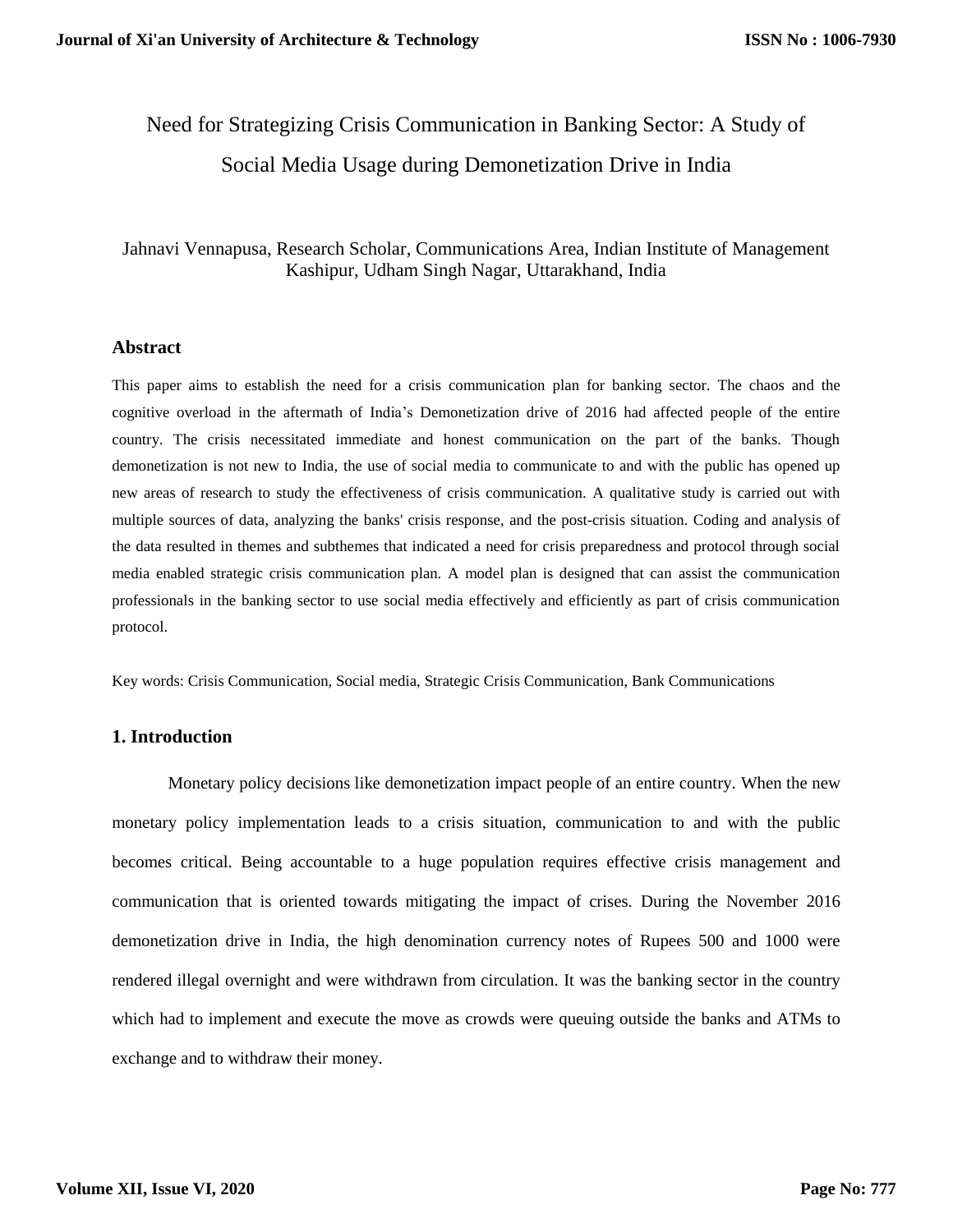Generally, based on the inputs given by the central bank, the affiliated banks start putting to use their crisis management strategies, in a decentralized manner. Here is where the banks encounter problems in disseminating information to their customers and the public in general, owing to the different demographics that exist in terms of geographical locations, languages, literacy, and usage of technology.

What followed the demonetization announcement was utter chaos. Cognitive overload, withdrawal limits, timelines, recalibration of ATMs to suit the size of the new currency, proxies, misuse of KYC documents, and uncertainty added to peoples' vows. Banks were forced to respond to countrywide media coverage. Banks found the use of social media for communication, during this crisis, invaluable for its ability to deliver instantaneous messages to a vast audience. It enabled direct engagement and dialogue with the stakeholders in the crisis situation created by the demonetization. Even the public was able to reach out directly to their banks through platforms like Facebook and Twitter. By partnering with the public on social media platforms, bank crisis communicators could not only gather accurate information but also address the smallest of issues of the stakeholders and disseminate information regarding the measure they were taking to resolve the issues.

## **2. Objective**

This study is to establish the need for strategizing crisis communication through social media in the banking sector as preparation for future crises situations. By studying the crisis response and postcrisis analysis, the study aims to design a model that can serve as a means of assisting in adopting social media for effective and efficient communication during bank crises.

#### **3. Review of Literature**

Bank crises can broadly be categorized as bank runs, banking panics, and systemic banking crises, according to Luc Laeven and Fabian Valencia (2008). The crisis, which is a result of demonetization of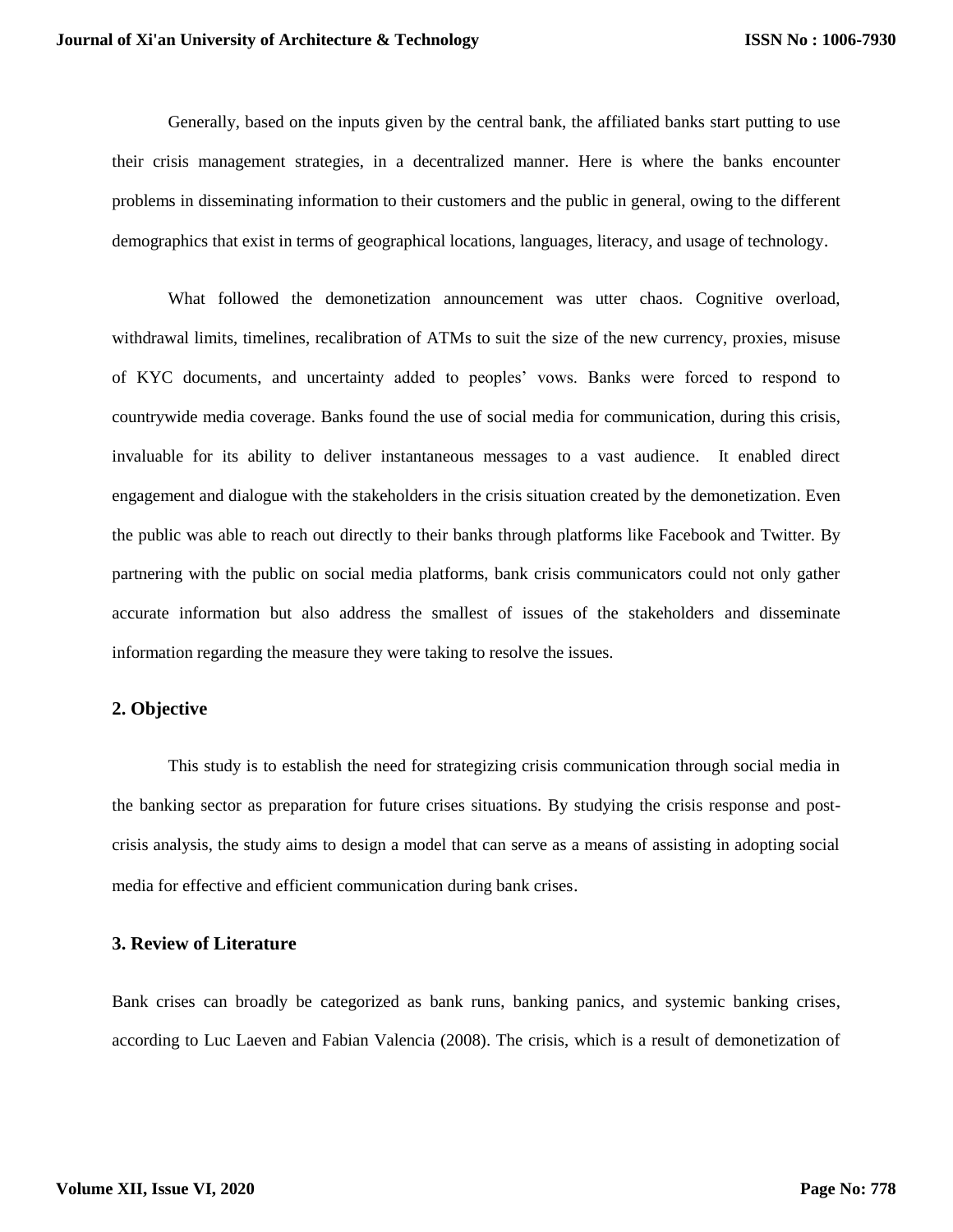currency notes, is a combination of bank crises types in which individual banks, many banks, and the entire country got affected.

The communications scholar Timothy Coombs defines crisis communication as "the collection, processing, and dissemination of information required to address a crisis situation"(2011). There is a need for organizations to have a protocol for communicating and monitoring with the stakeholders before, during, and even after emergencies. According to Ferrante (2010), the purpose of crisis communication is for an organization to provide information to stakeholders and target audiences to help them overcome a crisis situation, prevent future crises, and maintain reputation.

Timothy Coombs (2007) developed the Situational Crisis Communication Theory (SCCT) in an attempt to better understand the way stakeholders react to crises and also the crisis response strategies to manage crises. SCCT suggests that crisis managers should match the strategic crisis response to the level of crisis responsibility and [reputational](https://en.wikipedia.org/wiki/Reputation) risk posed by a crisis (Coombs, 2007). The Rhetorical Arena Theory by Finn Frandsen and Winni Johansen (2007), constitutes a dynamic crisis communication model and is both sender and receiver-oriented.

During unstable situations like crises it is the proactive communication that safeguards the reputation of organizations. According to Seeger et al., "silence is never better than communicating something, even if that communication is just to say that you don't have all of the answers and to acknowledge what people are feeling" (2003). Coombs (2009) notes that in any crisis situation, it is only a part of the story and particulars surrounding it reaches the public, creating in them a need for information.

Many sectors and organizations have incorporated the usage of social media in their communication, and the banking industry is no exception. Banks understand that social media's true power lies in its ability to link brands directly with their stakeholders. In other words, banks are using social media to communicate with clients, build credibility, launch new products and offerings, display their company's history and show off all that they are doing relating to social responsibility. Thus social media makes it incredibly easy for banks to respond quickly to every customer and make efforts to turn a negative experience into a positive customer service interaction. Banks being a significant part of the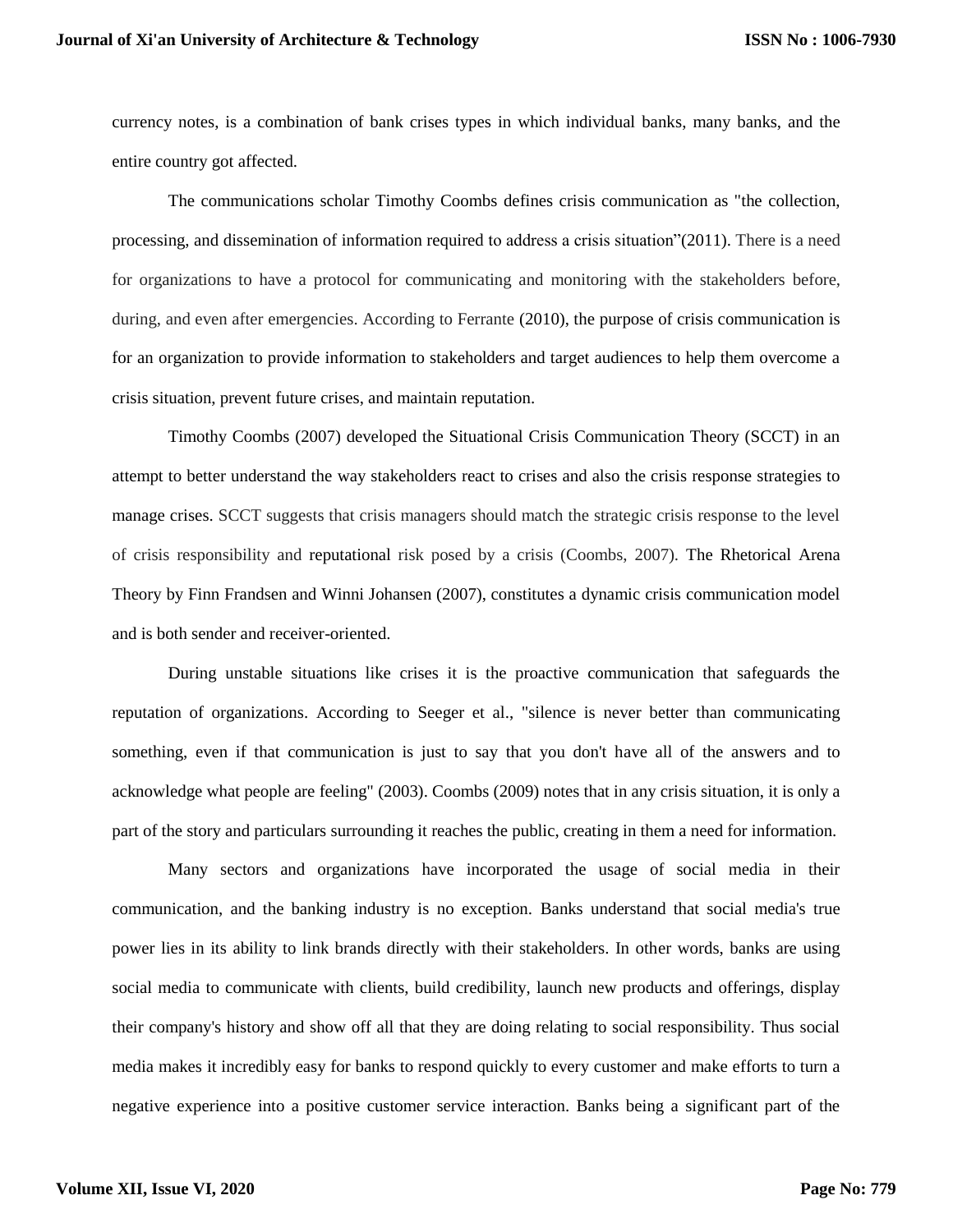public's life, need a strong communication system not only for regular day-to-day operations but also to handle emergencies.

#### **4. Methodology**

The qualitative method is used in this study to investigate the need for social media-enabled crisis communication strategy in banking sector. Qualitative researchers try to understand the perceptions of participants and the meanings they create from a situation (Glesne, 2011: Merriam, 2002). Multiple forms of data were analyzed in this study to delve deeper into the complex interactions and issues of this study. One-on-one interviews of the participants, who were officials and communications professionals of both the nationalized banks and the private banks, were conducted; and also the social media posts related to the crisis were analyzed. These multiple forms and sources of data strengthened this study to triangulate the data across multiple sources (Creswell, 2013).

In the qualitative research design of this study, grounded theory method, pioneered by Glaser and Strauss, was applied. Grounded theory does not begin with a theoretical framework to centre and support the research but it begins with the data and develops theory or model that emerges from a particular context (Charmaz, 2006). This requires extensive and repeated sifting through the collected data and analyzing and re-analyzing many times to identify new theories.

Content, posts, and comments on the social media platforms related to the crisis enabled in arriving at themes that could be mapped with the content of the semi-structured interviews. This led to the development of a model that is hoped to be used by banks, businesses, and individuals to guide in the adoption, effectiveness, and efficiency of the use of social media during crisis situations.

Content, posts, and comments on the social media platforms related to the crisis were evaluated to determine the social media use by the banks or individuals involved. This helped in gaining an understanding of certain issues and challenges that were addressed by the banks during the crisis. The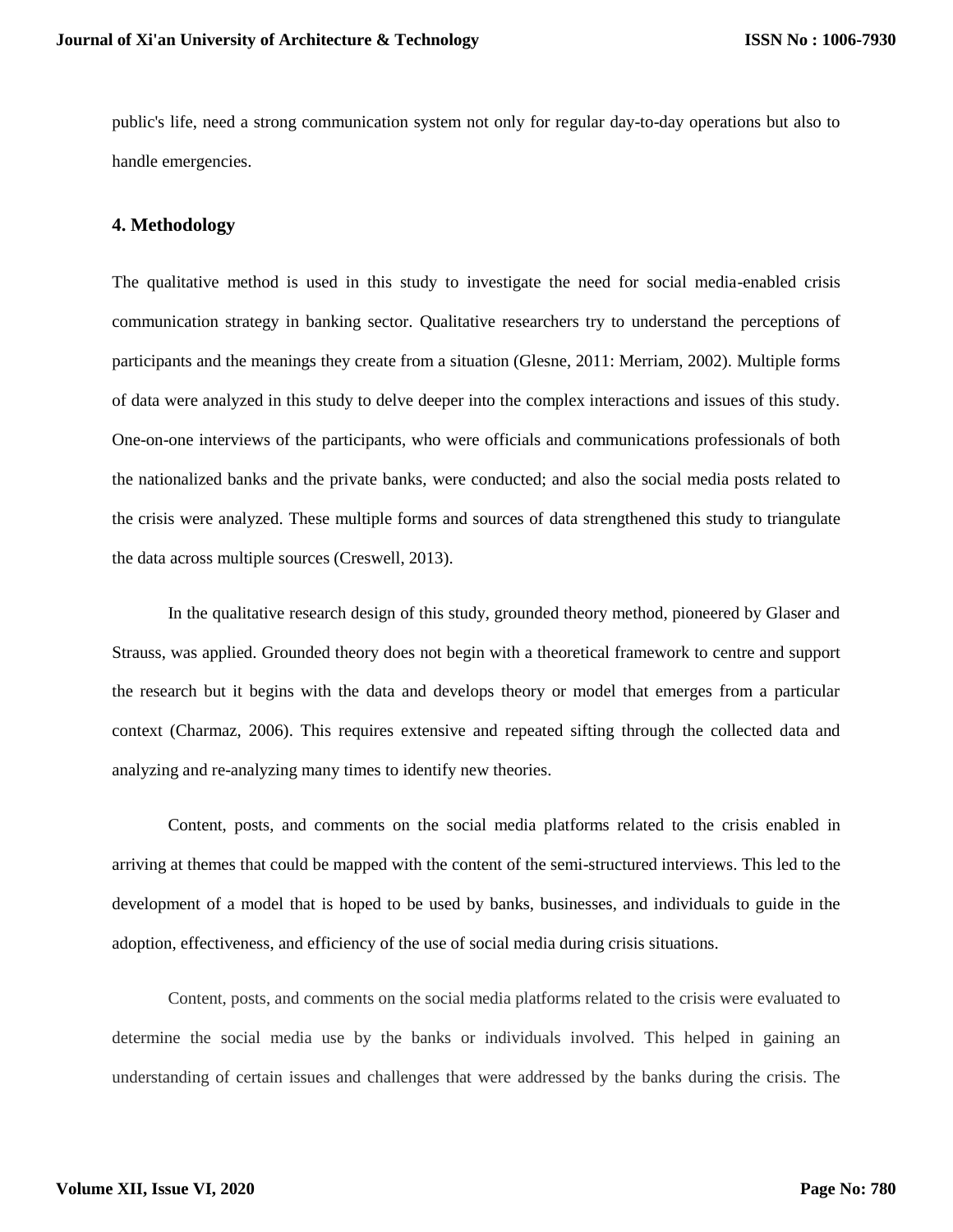electronic copies and the prints were reviewed multiple times. Coding of this content enabled arriving at themes that could be mapped with the content of the semi-structured interviews. A pictorial representation was made of the major themes that emerged while coding the collected data. The trustworthiness of research is important to evaluate its worth, and it should establish credibility, transferability, dependability, and confirmability (Lincoln & Guba, 1985). Using these criteria, the needed trustworthiness and rigor were established in this study.

## **5. Analysis and Findings**

The themes and subthemes that emerged from coding the data revealed that the banks lacked a crisis communication plan and felt a need for one.

#### Participant 3 said:

We did not have any plan for crisis communication. We kept responding as and when a new issue cropped up. The situation was volatile. We could only disseminate the announcements of the central bank till we internally understood the gravity of the situation we were in and planned our communication accordingly.

The 3 themes that emerged are building credibility through rhetoric, having protocol, and decentralizing the communication process.

## *5.1. Rhetoric for building credibility*

This is one of the 3 themes that emerged from the analysis. All the participants said that they actively communicated with the stakeholders using social media platforms like Twitter and Facebook. But when faced with the unexpected crisis, they felt that they could have handled the crisis communication better if only they had a strategy in place. When asked what should be included in the strategy, most of them expressed that deliberate communication was necessary for maintaining the customer relationship. This sub-theme included information on the deliberate and continuous engagement with the stakeholders that built rapport between the two parties. Further, all of them agreed that prompt updates given on new policy decisions, announcements, and welfare schemes helped in building customers' confidence in the bank.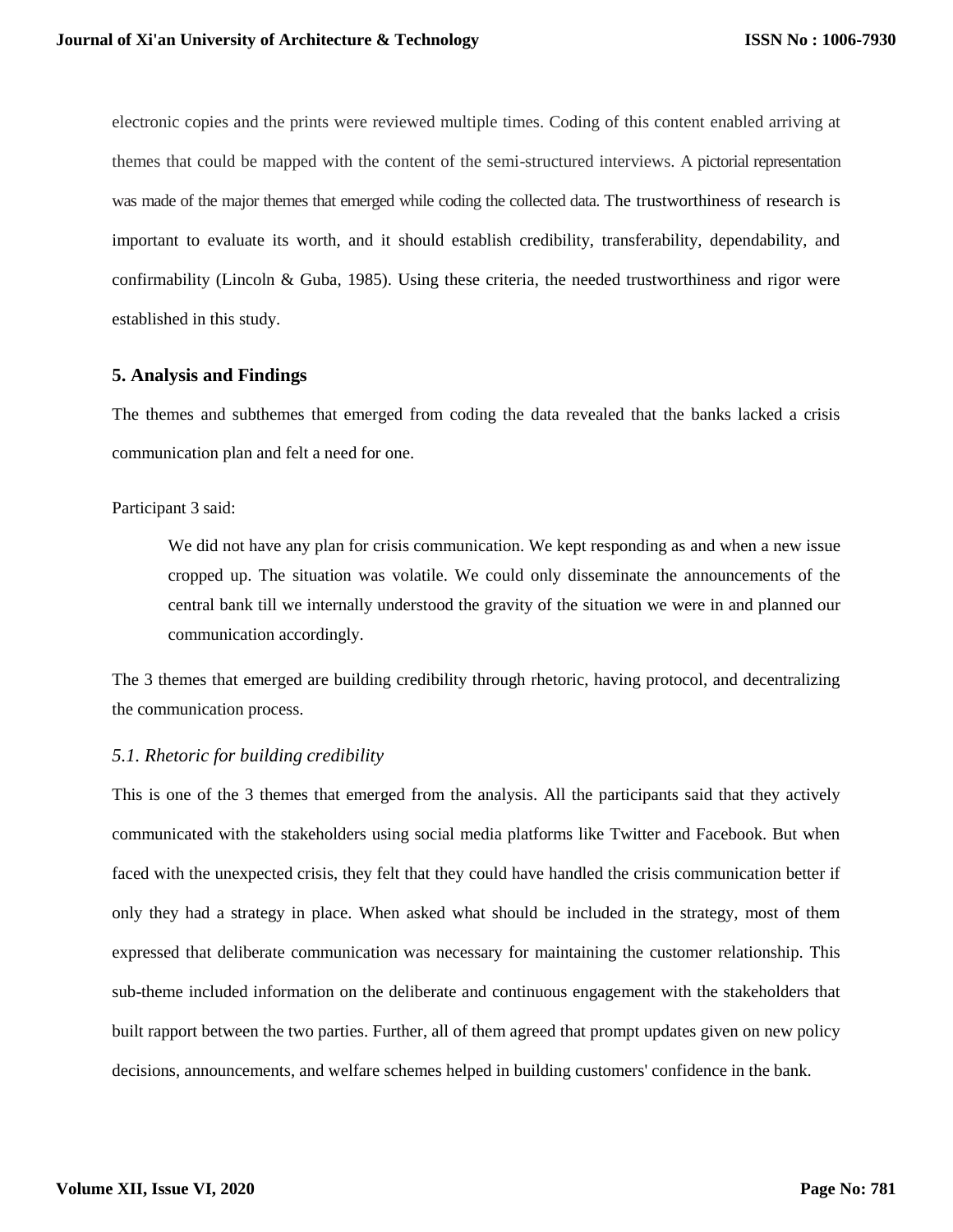Participant 5 said:

Our daily updates were a way of continuing our conversations. There is positivity in the relationships, and good readership was noticed. This effort to establish a presence itself is a strategy.

He further added:

Probably through informative communication on a regular basis on social media, we were adopting a strategy of fostering relationships with our stakeholders. There were exchanges on every new piece of information shared, leading to active engagement with one another.

Relying on this trust that they built, bank PRs proactively interacted with the stakeholders on social media during the crisis.

Participant 6, for example, said:

I was aware that at that point of time when chaos was at its peak, it was the bank's social media outlets that all the stakeholders would look at. As my responsibility, I started posting as many times as possible on Facebook.

Similarly, some of the participants felt that being more prompt in responding to their issues and communicating that they are valued would go a long way in fostering relationships.

Participant 4 said:

Some customers posted photos and videos of the public's vows at various banks and ATMs. We had to gracefully acknowledge those posts and appropriately give our replies on social media.

Thus deliberate communication, prompt response, and regular updates can be the most important rhetorical strategies for building confidence.

## *5.2. Preparedness and Protocol*

Some of the participants said that their banks had certain policies laid out informally to counter fake news and rumors on social media, and to demarcate internal and external communication.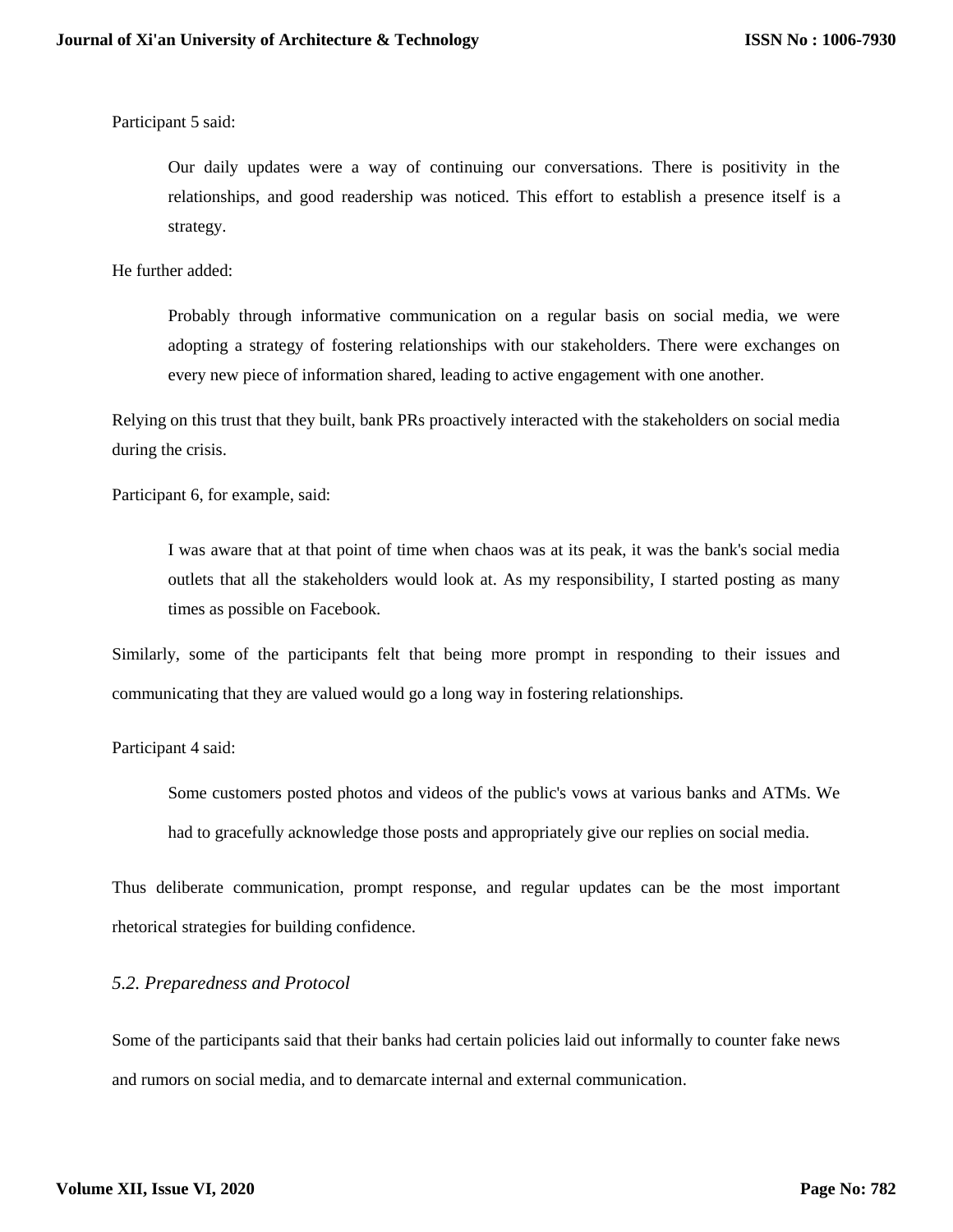But these policies which would guide crisis communication protocol were not written and documented.

In referring to how she handled fake news, Participant 4 said:

Social media has been of great help to us at the time of the demonetization drive because the fake news that spread during that time could be countered immediately with correct information. Prompt and quick controlling and correcting of misinformation and rumours were possible through social media because when a fake news broke out, public immediately looked for clarification on Facebook and Twitter of the banks.

Participant 3 said:

We emphasized on the need to learn facts through authentic sources and not panic at fake news.

#### Participant 3 said:

The news about the revealed security features of the new currency notes was tough fake news that we tackled. Our Facebook page flooded with the talk on the so-called 'nano GPS chip'. Its 'stateof-art' technology, the chip which will help locate the notes – even from underground, was too much to handle for us. The immediate response from us, in the form of posting the copy of RBI statement dismissing the rumors, yielded results but slowly.

None of the participants stated that their bank had a written strategy or policy as a guideline to follow when they responded to the crisis through social media. They had a few informal policies on aspects of social media use, such as responding to open discussions and comments. There were no written strategies and policies they could follow as guidelines on a day-to-day basis or during crises situations. Most of the participants felt that having formally written policies would help decide on the course of action in crises situations. All the staff members should be made aware of the documented guidelines and should be familiar with them.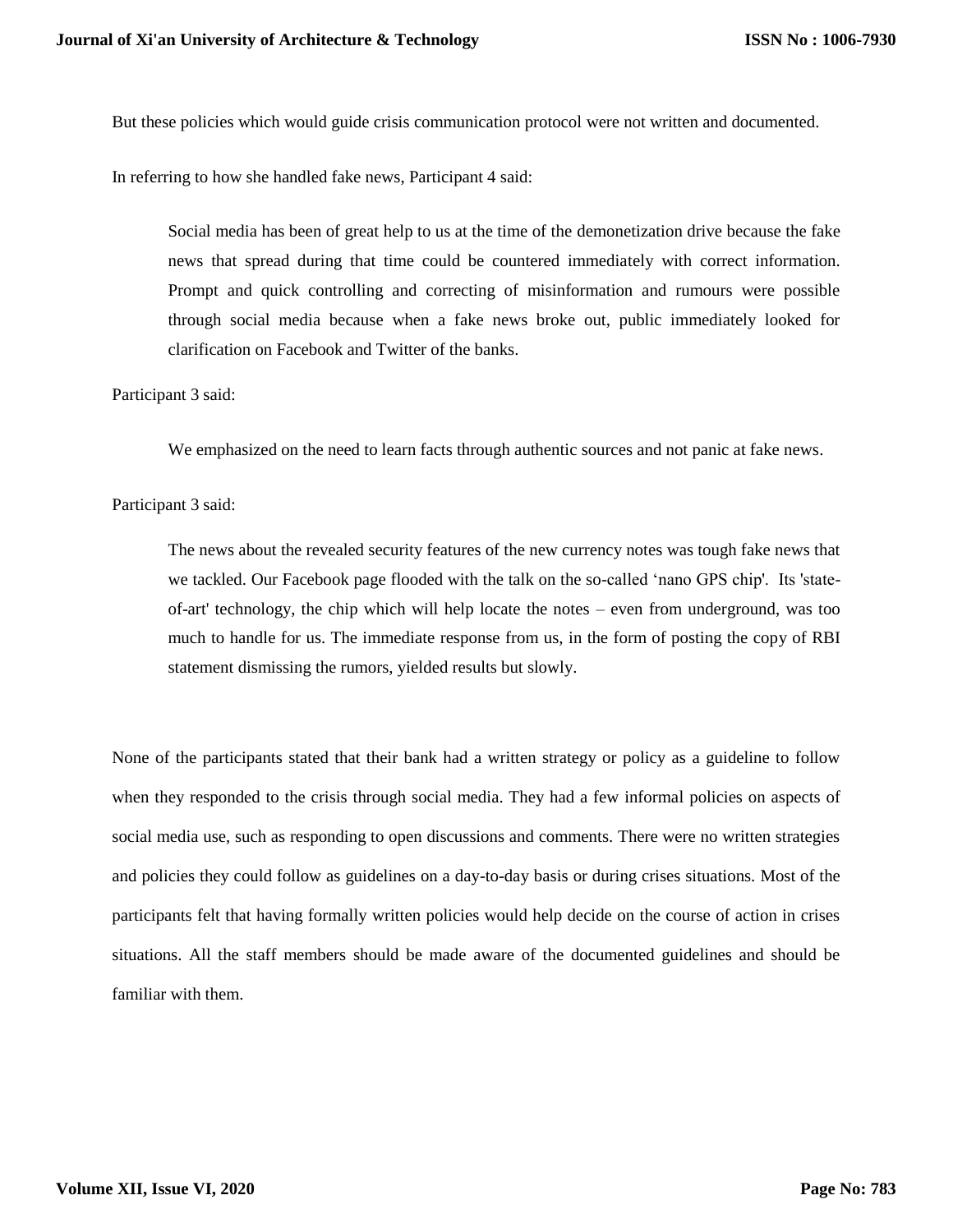## *5.3. Decentralizing*

Banks, whether nationalized or private, have branches spread across the country. Unless the employees have a coordinated working style, especially during crisis, wrong messages may go into the public. Hence, a strong social media communication commitment, to engage with the local staff, is critical. Also, responding to heavy traffic of comments and queries is a herculean task. Crisis communication via social media can happen at the regional branches as well. Hence local group networks connected to the central office can receive information that can be disseminated to the public of their own regions.

#### Participant 6 said:

I used to receive queries on the confusing instructions given to people at different branches of our bank. That is when I realized the importance of maintaining relationships with our local staff to coordinate our messages. I couldn't suddenly expect the staff there to get in touch with me to take instructions.

If the local or regional level staff are trained and are made accountable for handling the social media posts during the crisis, the burden on the communication professionals will be reduced. A coordinated message received from the central branch can be disseminated.

Further, most participants felt that a strong relationship of cooperation with the local staff was important to receive reliable information to disseminate it from one point.

## **6. Conclusions**

The organizations which have been following social media strategies will have loyal followers. It will have a decisive advantage when a crisis hits. Having advanced social media strategies will enable quick response to mitigate the negative impact of the crisis. Without a plan, there is bound to be a wastage of